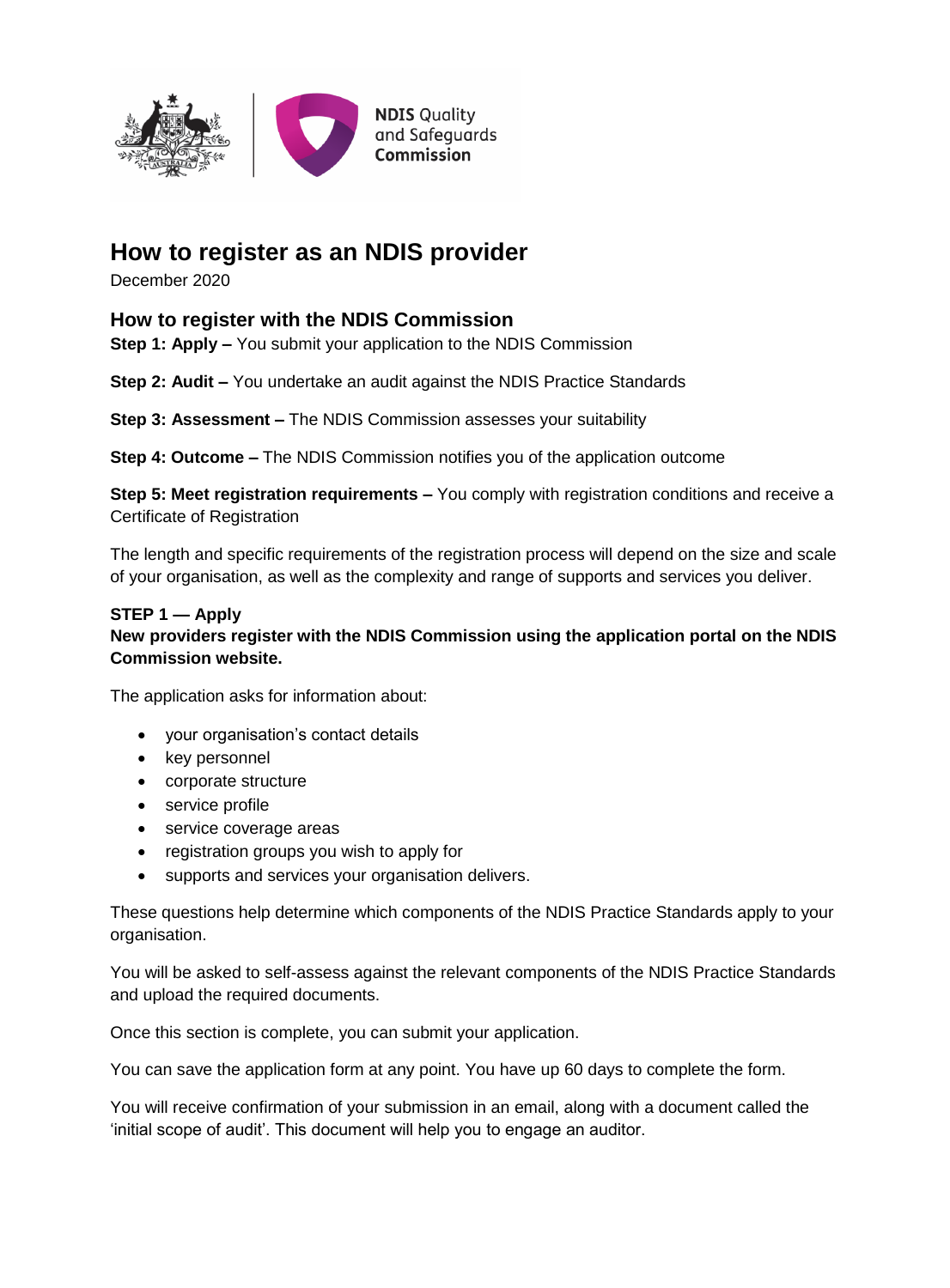

#### **STEP 2 — Audit**

**An independent auditor will assess your organisation against the relevant components of the NDIS Practice Standards. This will either be a 'verification' or 'certification' quality audit.** 

Verification audits are a lighter touch desktop audit, while certification audits are a more detailed process. Both types of audit will be proportionate to the size and scale of your organisation and the supports you are seeking to be registered to deliver.

The type of audit that applies to you is based on the classes of support or registration groups you are seeking to be registered to deliver.

Full details about what is a less complex support requiring verification and what is a more complex support requiring certification, are available in the NDIS (Provider Registration and Practice Standards) Rules 2018 on the [NDIS Commission website.](http://www.ndiscommission.gov.au/about/legislation-rules-policies)

The audit must be undertaken by an NDIS Commission approved quality auditor.

#### **STEP 3 — Assessment**

#### **The NDIS Commission will assess your application and make a registration decision.**

This includes an assessment of the suitability of your organisation and its key personnel to deliver supports and services to people with disability.

#### **STEP 4 — Outcome**

#### *Successful application*

If your application is successful, you will receive a Certificate of Registration. This includes the classes of supports or services you are registered to provide, the period of registration and conditions on your registration.

You must comply with all conditions of registration, including the NDIS Practice Standards and NDIS Code of Conduct.

Names of NDIS providers will be published on the NDIS Commission's Provider Register. This register will include details about your registration as well as any relevant compliance action taken in relation to your organisation.

#### *Unsuccessful application*

If your application is unsuccessful, the NDIS Commission will tell you why. You may request a review within three months of the decision. If, following review, your application is determined to be unsuccessful, you may seek a further review from the Administrative Appeals Tribunal.

## **STEP 5 — Meet registration requirements**

## **Under the NDIS Commission, registered NDIS providers are required to:**

- comply with the NDIS Practice Standards and any conditions of registration
- comply with the NDIS Code of Conduct and support their workers to meet its requirements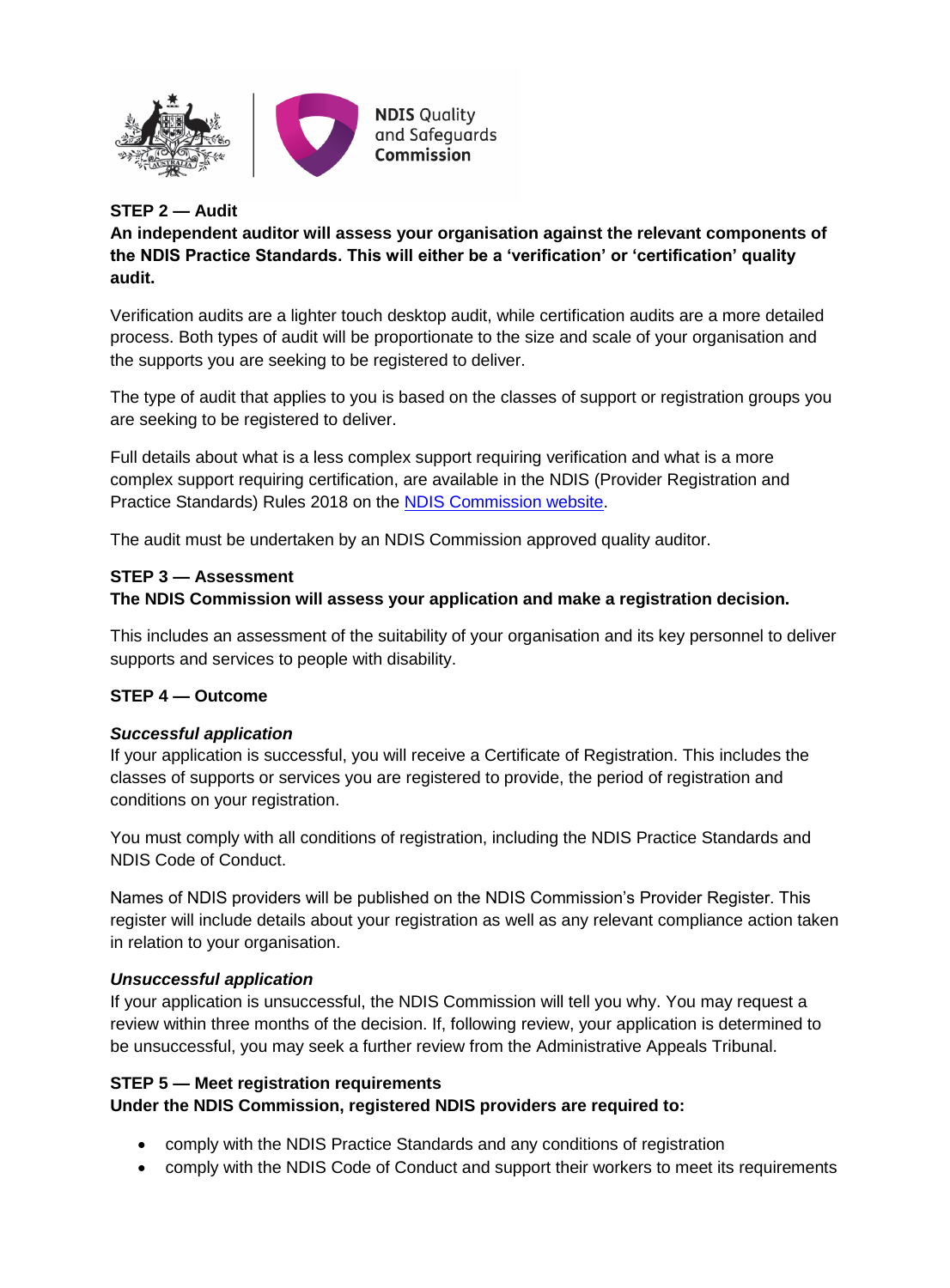

- have an in-house complaints management and resolution system, and support participants to make a complaint
- have an in-house incident management system and notify the NDIS Commission of reportable incidents
- ensure all workers are screened through a new national worker screening process
- meet new behaviour support requirements (if applicable), including reporting restrictive practices to the NDIS Commission.

The NDIS Commission monitors registered NDIS providers for compliance with the conditions of registration, and has the power to suspend, vary or revoke registration.

Providers wishing to register under the National Disability Insurance Scheme (NDIS) need to apply for registration with the NDIS Quality and Safeguards Commission (NDIS Commission).

To be registered, providers must demonstrate that they meet standards of quality and safety in the services and supports they deliver.

## **Who needs to register**

Providers must be registered to deliver services and supports to NDIS participants who have their plan managed by the NDIA.

NDIS providers that deliver specialist disability accommodation, use restrictive practices, or develop behaviour support plans must also be registered.

# **NDIS Commission start dates**

The NDIS Commission started on:

- 1 July 2018 in New South Wales and South Australia
- 1 July 2019 in the Australian Capital Territory, Northern Territory, Queensland, Tasmania and Victoria
- 1 December 2020 in Western Australia.

From these dates, new providers register with the NDIS Commission.

Providers with existing registrations with the NDIA prior to these dates will have their registration automatically transferred to the NDIS Commission. The NDIS Commission will contact these providers about their requirements and when they need to start registration renewal and audit.

# **The NDIS Practice Standards**

The NDIS Practice Standards set out the standard of service delivery you must deliver to become and remain registered as an NDIS provider.

Some parts of the NDIS Practice Standards apply to all registered NDIS providers. Other parts only apply to providers delivering more complex supports. More complex supports include behaviour support, early childhood supports, specialist support coordination, and specialist disability accommodation.